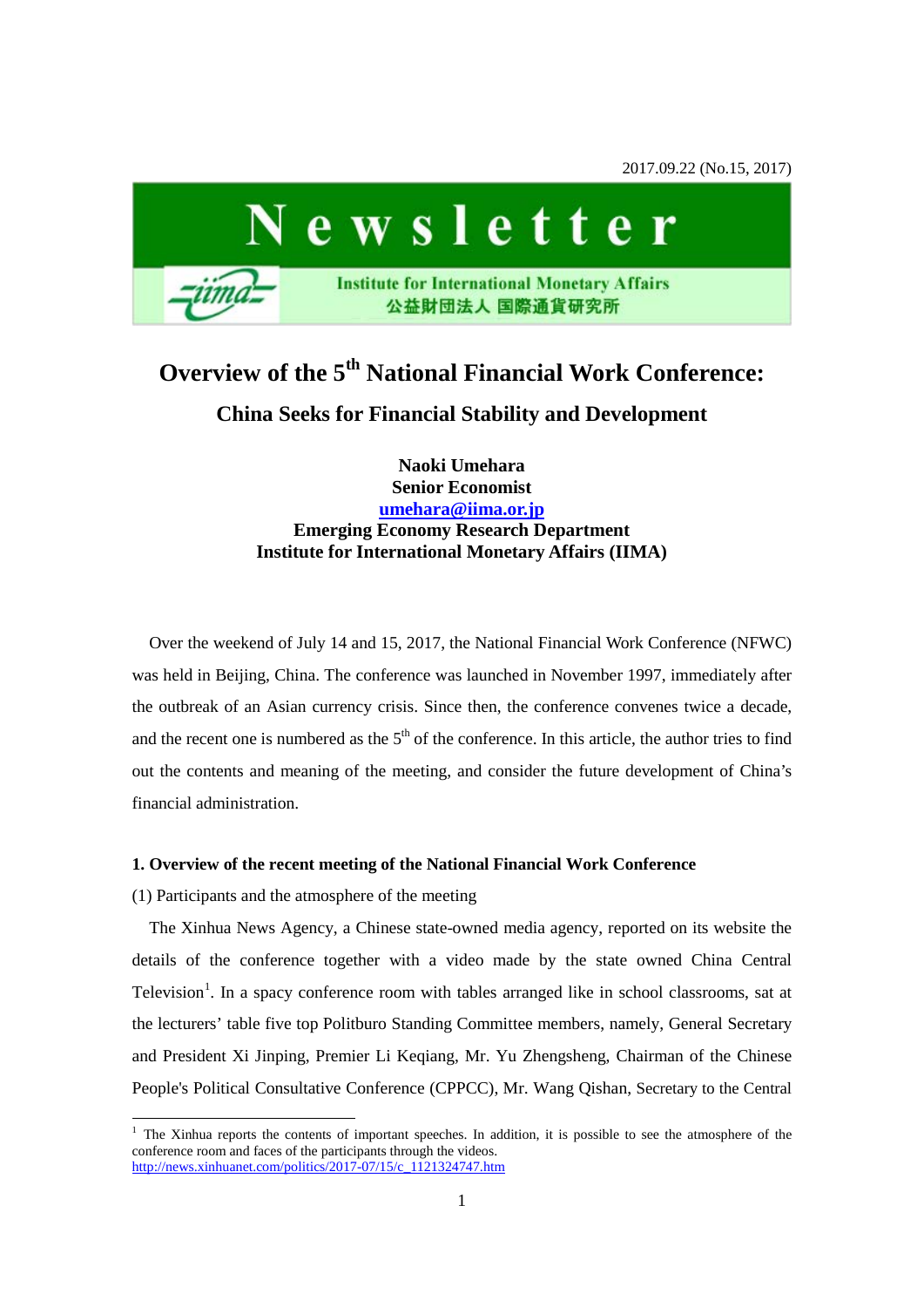Commission for Discipline Inspection (CCDI), and Vice Premier Zhang Gaoli. Meanwhile on the audience side, nearly 400 high ranked officials of the communist party attended (Table 1). At the frontline table, there sat leading party members including three Vice-premiers of Liu Yandong, Wang Yang and Ma Kai, and Mr. Li Zhanshu, Secretary of the Secretariat of Central Committee, together with Mr. Cai Qi, party chief, Communist Party Secretary of Beijing, Mr. Han Zheng, party chief of Shanghai, Mr. Hu Chunhua, party chief of Guangdong Province, Mr. You Quan, party chief of Fujian Province and other senior officials from local governments<sup>[2](#page-1-0)</sup>. Also attending were PBOC Governor Zhou Xiaochuan, other top officials from financial supervisory agencoes and top leaders from financial institutions. There was an appearance of former chairman of China Development Bank Chen Yuan. Almost all the participants were in their shirt-sleeves while some of the officials wore uniforms, like members of Central Miliatary Commission and People's Armed Police. The participants were looking into the speech text in their hands uniformly with a strained look<sup>[3](#page-1-1)</sup>, while attentively listening to the important address by General Secretary Xi Jinping. The conference was the place not to discuss practical financial matters but rather the place to deliver the message of the top management of the party to each party member with the coming political schedules in mind.

| Representation                                                               | Participants and their affiliations                                                                                                                                                                                                                                                                                                                          |  |  |
|------------------------------------------------------------------------------|--------------------------------------------------------------------------------------------------------------------------------------------------------------------------------------------------------------------------------------------------------------------------------------------------------------------------------------------------------------|--|--|
| Communist Party of<br>China (CPC) Politburo<br>Standing Committee<br>members | General Secretary (President) Xi Jinping (key address); Premier Li Keqiang<br>(address); Yu Zhengsheng, Chairman of the Chinese People's Political<br>Consultative Conference (CPPCC); Wang Qishan, Secretary to the Central<br>Commission for Discipline Inspection (CCDI); Vice Premier Zhang Gaoli (These<br>five persons took a seat on the podium.)     |  |  |
| Politburo members                                                            | Vice Premier Ma Kai (Summing-up Remarks)                                                                                                                                                                                                                                                                                                                     |  |  |
| Senior officials with<br>speeches                                            | Secretaries to Beijing City and Fujian Province, PBOC Governor, Chairman of<br>China Banking Regulatory Commission (CBRC), Chairman of China Securities<br>Regulatory Commission (CSRC), Vice Chairman of China Insurance Regulatory<br>Commission (CIRC), Chairman of Industrial and Commercial Bank of China                                               |  |  |
| Senior officials<br>without speeches                                         | CPC Central Committee members/Central Secretaries (Wang Yang, Li Zhanshu,<br>Han Zheng, etc.), Standing Committee executives of the National People's<br>Congress, State Council members, President of Supreme People's Court,<br>Prosecutors-General of Supreme People's Procuratorate, Executives of Chinese<br>People's Political Consultative Conference |  |  |
| Other participants                                                           | High officials of Provinces, Cities and autonomous regions, executives of<br>financial institutions, Central Military Commission and Armed Police.                                                                                                                                                                                                           |  |  |

Table 1: Participants in the latest National Financial Work Conference

(Source) Various Xinhua Reports

<span id="page-1-0"></span><sup>&</sup>lt;sup>2</sup> At the Conference, Secretaries of Beijing City and Fujian Province gave speeches at the podium. Other officials from the local governments including the one from Shanghai city which has been pursuing its way to an international financial center were not given a chance of speech.

<span id="page-1-1"></span><sup>3</sup> On the first day of the conference, Mr. Sun Zhongcai, a member of the Politburo and secretary of Chongqing City did not show himself because he was under the inspection by the Central Commission of Discipline Inspection (CCDI) and his discharge from the post was published the next day. The sudden personnel shift at a time shortly before the Party's Congress surprised the participants greatly and to make them have strains.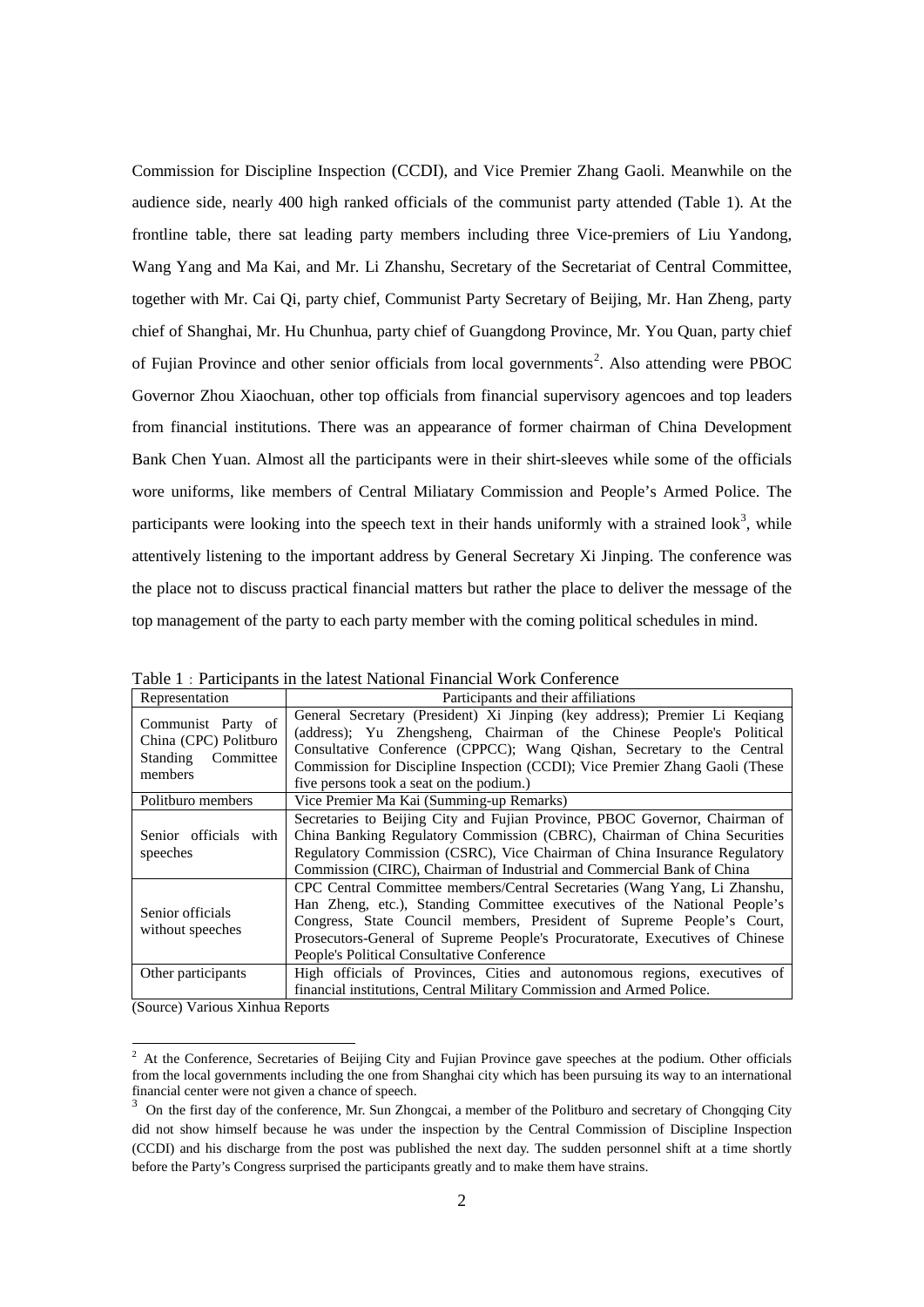#### (2) Overview of the Conference

At the Conference, President Xi Jinping delivered an important statement on the financial matters, which was followed by a speech by Premier Li Keqiang<sup>[4](#page-2-0)</sup>. Vice Premier Ma Kai gave concluding remarks. The essence of these addresses has been reported by media. The key address of General Secretary (President) Xi Jinping had a strong idealistic aspect of putting forward the message of the CPC Politburo. It broadly covered the items relating to the economy and finance, but without exploring each of them in greater detail. Those of Premier Li Keqiang and Vice-Premier Ma Kai touched more practical issues but they did not go into details in order to let the president's key address have more presence.

The followings are the essential points of their addresses that are summarized in line with the author's understanding. Please refer to the table 2 below for more details of each speech.

- (i) To strengthen the guidance of the Party in all aspects of finance.
- (ii) To prevent the financial sector from becoming autotelic (an end onto itself), and encourage it to serve the real economy.
- (iii) To establish a "Financial Stability and Development Committee of the State Council" to prevent financial risks and strengthen the financial supervisory administration. To improve and reinforce the risk management power of the Peoples Bank of China (PBOC, Central Bank). To prevent an occurrence of systemic financial risks and maintain financial stability.
- (iv) To promote a sound financial development and deepen the financial reforms. To strengthen direct financing and reform indirect financing, making them serve the real economy more effectively. To cautiously promote the internationalization of the RMB, reforms of foreign exchange regime and liberalization of capital account, while utilizing the market mechanism in harmony with the guidance of the CPC and government.
- (v) To promote structural reforms on the supply side. To encourage the central and local state-owned enterprises (SOEs) to deleverage their debts while appropriately administering the debt management of local enterprises. Irresponsible and disturbing fund raising<sup>[5](#page-2-1)</sup> that is seen in some provinces should be definitely inhibited, with the persons in charge never failing to be investigated even after the personnel changes.

<sup>&</sup>lt;sup>4</sup> The address by Premier Li Keqiang remained at about 40% in length of the key address by President Xi Jinping.  $5$  There are cases where banks give unspoken guarantees to private enterprises to let them raise funds by

<span id="page-2-1"></span><span id="page-2-0"></span>issuance or make illegal lending disguised in a form of PPP (Public Private Partnership).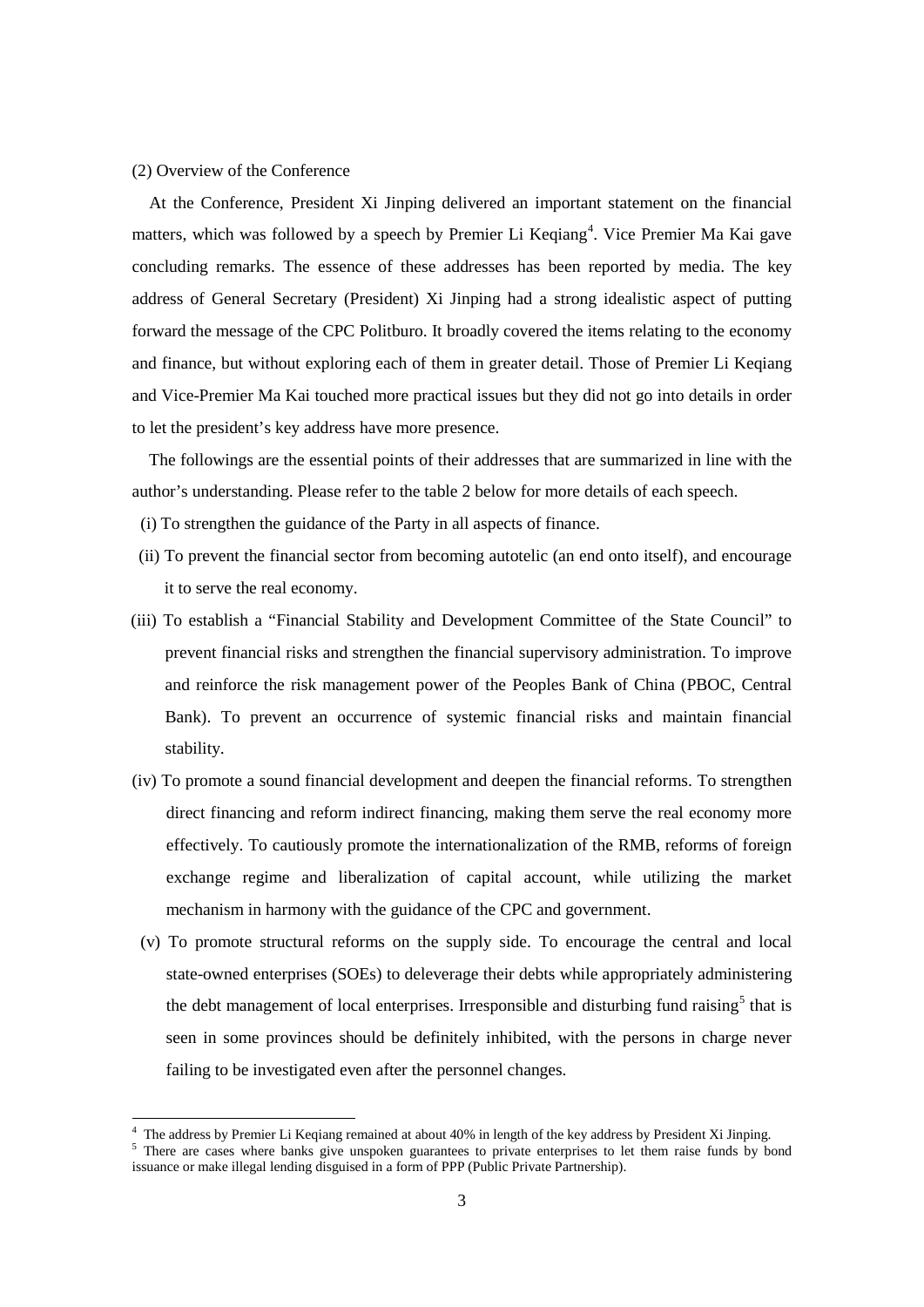(vi) To maintain the stability of financial markets in order to contribute to a successful convention of the 19<sup>th</sup> Party Congress slated for this autumn.

Table 2:Outline of Addresses of General Secretary Xi Jinping, Premier Li Keqiang, and Vice-Premier Ma Kai

|                    | тісе-і теніген та тап                                                                    |  |  |
|--------------------|------------------------------------------------------------------------------------------|--|--|
| <b>Main Points</b> | Contents/Explanation                                                                     |  |  |
| Summary of the     | • Finance is an important power for competition that is at the core of the nation.       |  |  |
| Conference         | Stability in finance is an important composing element of a national security.           |  |  |
| (Summarized)       | Financial system is an important basic institution for economic and social               |  |  |
| based on the       | development.                                                                             |  |  |
| Xinhua reports)    | · It is essential to reinforce the guidance of the party in the financial area. It is    |  |  |
|                    | important to oversee the development of finance and guide it while maintaining a         |  |  |
|                    | stable and steady trend.                                                                 |  |  |
|                    | · It is important to let financial sector serve the real economy, while the government   |  |  |
|                    | preventing financial risks and promoting financial reforms (Three government             |  |  |
|                    | missions as described later)                                                             |  |  |
|                    |                                                                                          |  |  |
|                    | · China will develop and improve the ways to manage and control its financial sector.    |  |  |
|                    | It will complete an efficient corporate financial system and market system. It will      |  |  |
|                    | accelerate the change in financial development, reinforce laws and regulations, and      |  |  |
|                    | secure the national financial security. Through implementation of these measures, it     |  |  |
|                    | will promote the virtuous cycle of the economy and finance and their sound               |  |  |
|                    | development.                                                                             |  |  |
| Four major         | (i) To return to the origin of finance: to let finance serve the economy and             |  |  |
| principles         | development of the society                                                               |  |  |
| (Basic principles  | (ii) Structural Reforms: Emphasis of quality and efficiency. Improvement of usability,   |  |  |
| for dealing with   | lower cost, and improvement of risk management.                                          |  |  |
| financial issues)  | (iii) Reinforcement of oversight: Prevention of systemic risks and institutional reforms |  |  |
|                    | for that purpose                                                                         |  |  |
|                    | (iv) Market-oriented policies: Achieving effective distribution of resources by          |  |  |
|                    | utilizing market mechanism and making proper adjustment of relationship between          |  |  |
|                    | the government and the market.                                                           |  |  |
| Three missions     | (i) To let the finance serve the real economy.                                           |  |  |
| (Main challenges   | · Finance is a blood stream of the real economy. It should contribute to the real        |  |  |
| for the coming 5   | economy.                                                                                 |  |  |
| years)             | (ii) To prevent financial risks.                                                         |  |  |
|                    | The bottom line for preventing the outbreak of systemic risks is an eternal theme.       |  |  |
|                    | By early detection and rapid address to the risks, we should promote prevention          |  |  |
|                    | and management of risks scientifically.                                                  |  |  |
|                    | The government establishes the "Financial Stability and Development Committee            |  |  |
|                    | of the State Council" and reinforces the macro-prudence management by the                |  |  |
|                    | PBOC.                                                                                    |  |  |
|                    | . We will promote the deleverage of excessive debts of SOEs and disposition of           |  |  |
|                    | zombie enterprises. We will halt an irresponsible and reckless fund raising of the       |  |  |
|                    | local governments and steadily manage and dispose their existing debts.                  |  |  |
|                    | We will try to close the loopholes in financial supervision, strengthen the oversight    |  |  |
|                    | of new kinds of financial intermediation such as financial conglomerates and             |  |  |
|                    | internet financing, and construct a better financial order and credit system.            |  |  |
|                    | · We will strengthen the financial oversight in each region to prevent risks.            |  |  |
|                    | (iii) Promote financial reforms                                                          |  |  |
|                    | . We will give much value on the quality and efficiency of finance.                      |  |  |
|                    |                                                                                          |  |  |
|                    | · We will make reforms on the system of financial institutions, management of            |  |  |
|                    | state-owned financial institutions, promote improved foreign exchange market, and        |  |  |
|                    | implement reforms of governance and related systems of financial institutions.           |  |  |
|                    | · Along with the structural reforms on the supply side, development of direct            |  |  |
|                    | financing will be promoted and indirect financing will be improved.                      |  |  |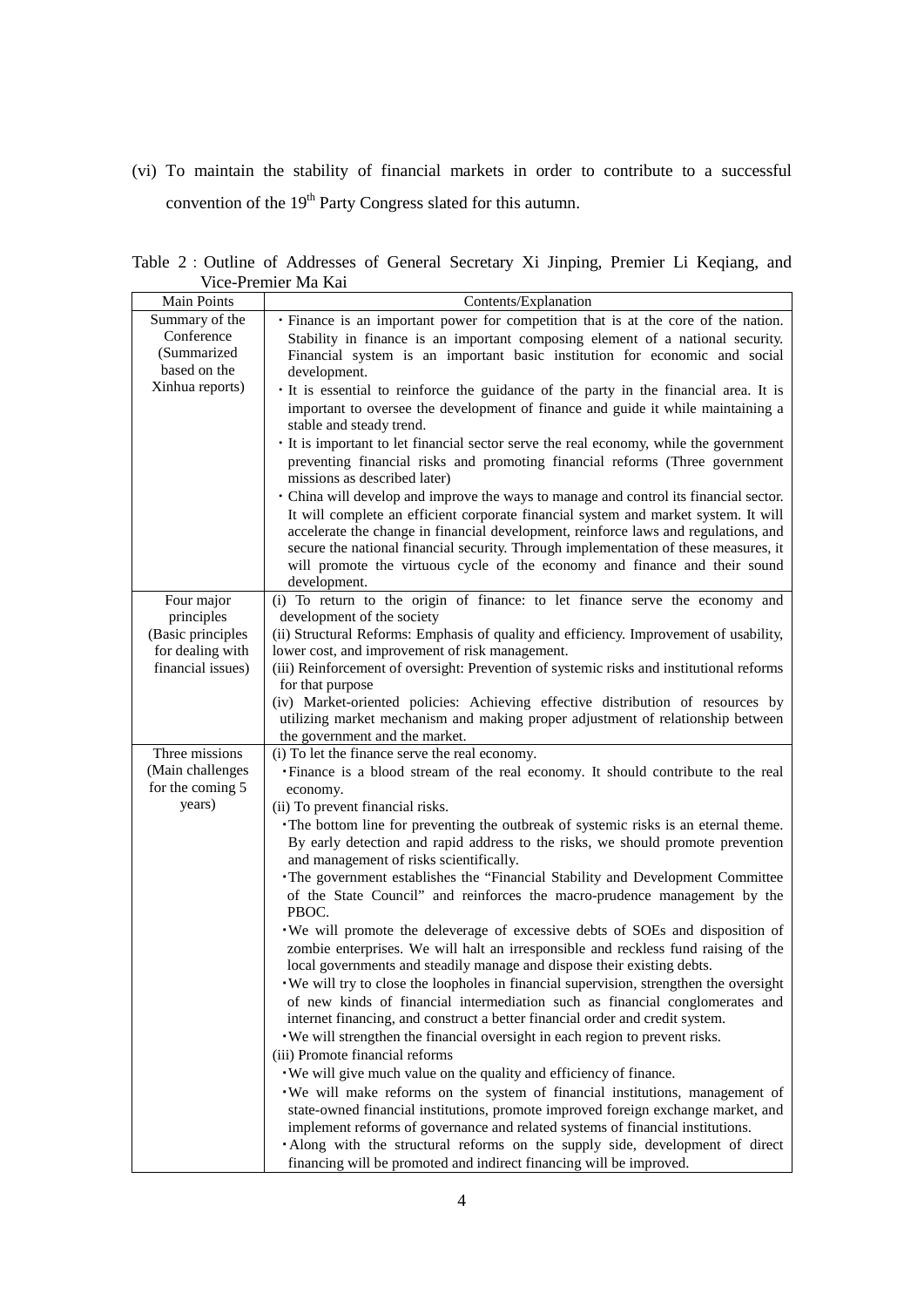| Establishment of<br>"Financial Stability"<br>and Development<br>Committee of the<br>State Council" | In the financial supervision, the committee will give enhancement of the authority<br>and efficiency of the cooperative actions taken by the People's Bank of China<br>(PBOC), China Banking Regulatory Commission (CBRC), China Securities<br>Regulatory Commission (CSRC) and China Insurance Regulatory Commission<br>(CIRC) (combined referred to as One Bank and Three Commissions)<br>It will enhance the professionalism and consistency over the financial supervision,<br>and try to stabilize and develop the financial system. (Secretariat is to be<br>established within the PBOC but its organization, authority and personnel are still<br>undecided) |
|----------------------------------------------------------------------------------------------------|----------------------------------------------------------------------------------------------------------------------------------------------------------------------------------------------------------------------------------------------------------------------------------------------------------------------------------------------------------------------------------------------------------------------------------------------------------------------------------------------------------------------------------------------------------------------------------------------------------------------------------------------------------------------|
| Other missions<br>than the above<br>three                                                          | <b>External opening will be promoted. Reform on the foreign exchange rate formation</b><br>mechanism of the RMB will be deepened. Internationalization of the RMB will be<br>promoted steadily to realize its convertibility on the capital transactions step by<br>step.<br>• The leadership of the Party will be strengthened to foster financial people gifted<br>with both morality and talent.<br>. We will address the actual assignments with an enhanced sense of responsibility<br>and sense of duty.                                                                                                                                                       |

(Source) News reports of Xinhua

The characteristic of the Conference was that President Xi, who has been seeking a concentration of power as a core person in the Party Central Committee, exerted his leadership also in the financial area, revealing his basic ideas on it. It also has drawn our attention that he referred to the debts of state owned enterprises (SOEs) and local governments in relation to the deleveraging of the economy, which was one aspect of the supply side structural reforms that had become a crucial issue since the end of 2015.

# (3) What the timing of the conference suggests

The recent NFWC was convened at a politically sensitive timing with the  $19<sup>th</sup>$  National Congress of the  $CPC<sup>6</sup>$  $CPC<sup>6</sup>$  $CPC<sup>6</sup>$ , held every 5 years, coming in about three months. After the Party Congress, the National People's Congress will be convened in March 2018, and the second term<sup>[7](#page-4-1)</sup> of the Xi Jinping administration will formally start. By that time, personnel affairs, in addition to those for the Party's highest class, will be fixed for vice premier in charge of financial affairs in the State Council, members of the newly established Financial Stability and Development Committee of the State Council, and the next governor of the PBOC. If the things go smoothly until then, the practical works on the financial affairs will be launched in full swing.

<span id="page-4-0"></span> $6$  At the Politburo meeting on August 31, the central party organization announced that they would hold a National  $\frac{1}{7}$  and  $\frac{1}{7}$  Congress on October 18, 2017.

<span id="page-4-1"></span>In China, both the Communist Party and the government are managed on a 5 year term.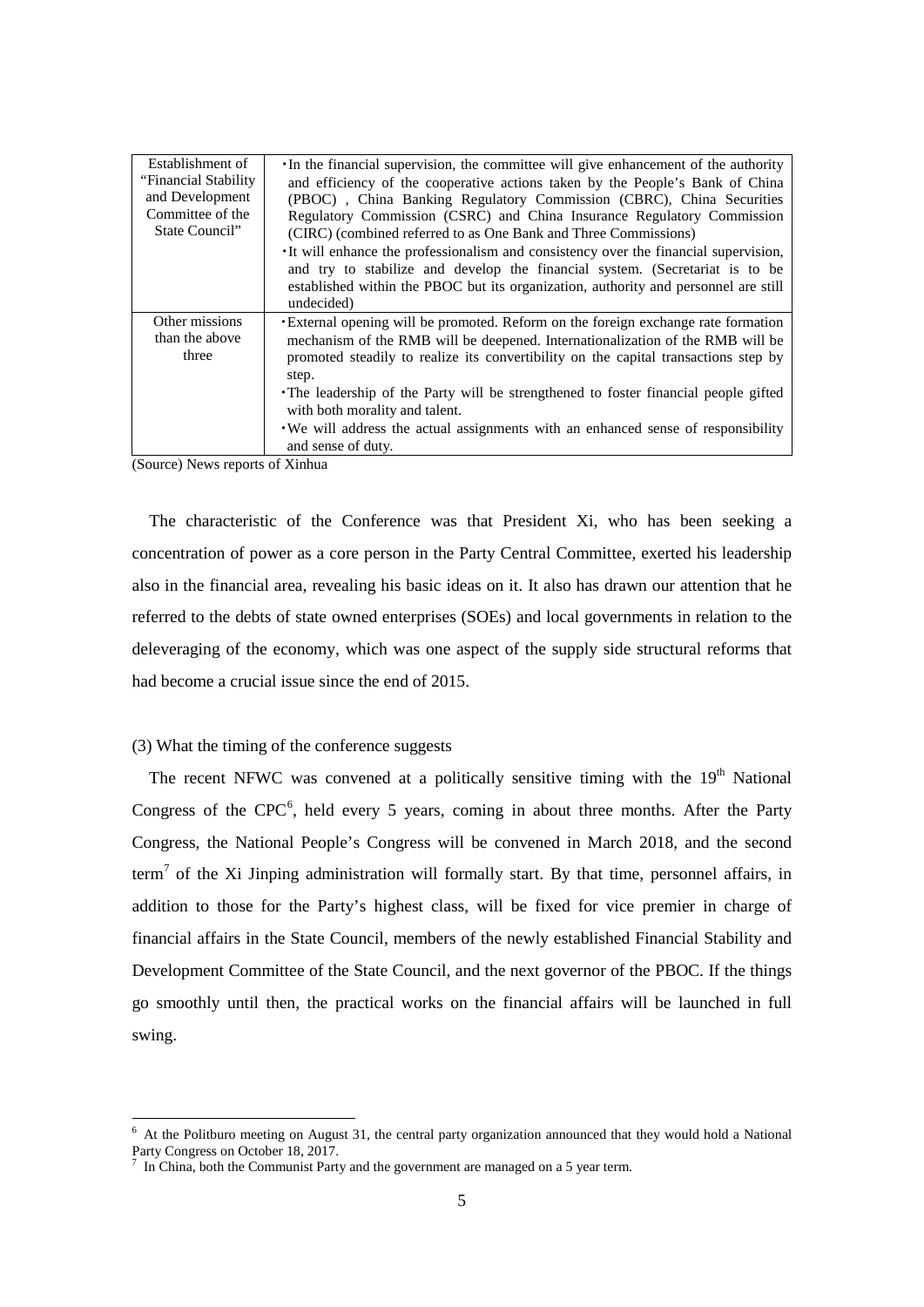In the autumn 2018, about a half year after the start of the second Xi Jinping administration, the  $3<sup>rd</sup>$  Plenary Session (3<sup>rd</sup> Plenum) of the Central Committee of the CPC will be held. As was the case in the  $3<sup>rd</sup>$  Plenum<sup>[8](#page-5-0)</sup> held 5 years ago, fundamental discussions are expected to be made over the reform issues in general. Financial reform will be on the table, too.

Taking into account these important political schedules slated for in the future, it can be seen that the recent NFWC was a special strategic move made by the party leadership. In fact, the recent conference was the place to convey a political message from the highest class to the lowers and from the incumbent administration to the next administration. Top officials of the PBOC, the CBRC, the CSRC and the CIRC<sup>[9](#page-5-1)</sup> (combined together referred to as One Bank and Three Commissions) stood on the podium to make a speech<sup>10</sup>, but no contents of their speeches were made public, which seems to suggest that the conference was not intended to focus on the practical business.

#### (4) Records of the NFWC convened in the past

Table 3 shows the past records of the NFWC meetings. Except for the first meeting, the conference was held at about one year before the Party Congress, but apparently this year the fifth conference was convened at a fairly closer timing to the Party Congress.

Each meeting has a relatively long interval of 5 years in between and the contents of the meeting reflect the economic conditions and international environment of the moment, although there has been some continuity of the themes. For instance, the previous (the fourth) meeting was convened in January 2012, a little more than 3 years after the global financial crisis of 2008, where an assertion that the financial industry should serve the real economy was presented and it has been carried over to the latest meeting.

| Time of<br>Meeting | Contents and main topics                                     | Time of<br>Party<br>Congress | Host of the<br>Conference |
|--------------------|--------------------------------------------------------------|------------------------------|---------------------------|
| The First          | The meeting was held just after the outbreak of the Asian    | (the $15th$                  | Formally                  |
| Meeting:           | financial crisis. The urgent task was to deal with the       | Session)                     | General                   |
| November,          | non-performing loans of the State-Owned banks and four large | September,                   | Secretary                 |
| 1997               | asset management companies were established. The CSRC and    | 1997                         | Jiang                     |

Table 3: Past records of the meetings of the NFWC

<span id="page-5-0"></span> $8$  At the  $3<sup>rd</sup>$  Plenum of November 2013, it was decided that the government would continue to promote reforms that aim to further utilize the market functions.

<span id="page-5-1"></span><sup>9</sup> The CBRC overseas depository institutions like banks, and the CSRC oversees security firms and securities market and futures market, and the CIRC oversees insurance companies and insurance market, respectively.<br><sup>10</sup> Executive members who made speeches are as shown in Table 1.

<span id="page-5-2"></span>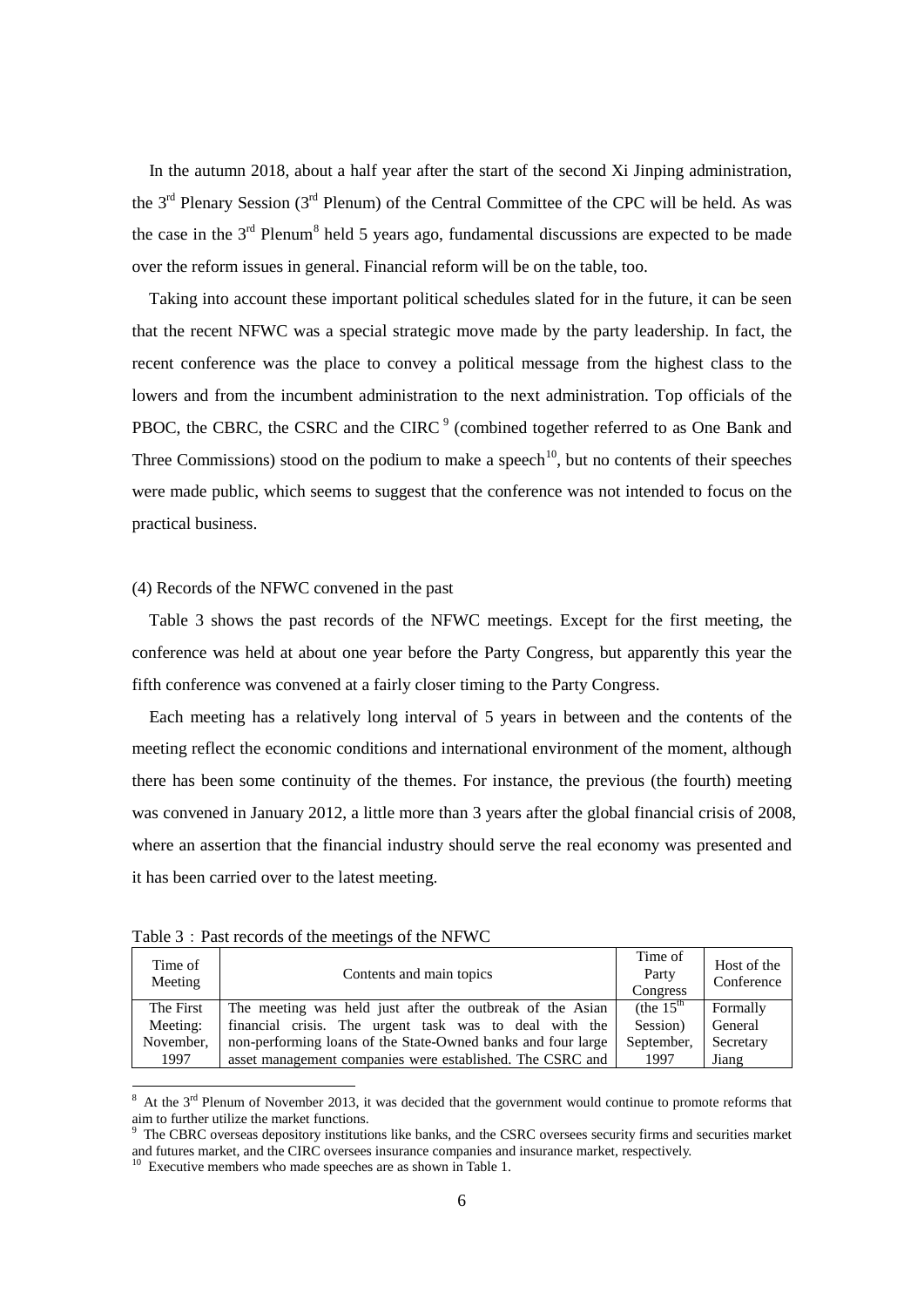| The Second<br>Meeting:<br>February,<br>2002 | the CIRC were newly established.<br>The CBRC was newly established. Reforms to transform the<br>state-owned banks to stock-based commercial banks and<br>prepare for its IPOs were promoted. Central Huijin Investment<br>Ltd. was established. The government started to reform<br>agricultural finance.                                    | (the $16^{th}$<br>Session)<br>November,<br>2002  | Zeming,<br>and<br>actually<br>Vice<br>Premier<br>Zhu Rongji |
|---------------------------------------------|----------------------------------------------------------------------------------------------------------------------------------------------------------------------------------------------------------------------------------------------------------------------------------------------------------------------------------------------|--------------------------------------------------|-------------------------------------------------------------|
| The Third<br>Meeting:<br>January,<br>2007   | Reforms of state-owned commercial banks<br>deepened.<br>Transformation of agricultural banks to stock-based commercial<br>banks was decided. Transformation of National Development<br>Bank was decided as a step of policy bank reform. Promotion of<br>efficient management of foreign exchange reserves and issues<br>of corporate bonds. | (the $17th$<br>Session)<br>October,<br>2007      | Premier<br>Wen Jiabao                                       |
| The Fourth<br>Meeting:<br>January,<br>2012  | The first meeting held after the global financial crisis. Service<br>of finance to the real economy, improvement of fund raising by<br>the agricultural finance and middle-and small businesses.<br>Prevention of systemic risks. Debt problem of local borrowers.<br>Development of money and capital markets.                              | (the $18^{th}$ )<br>Session)<br>November<br>2012 |                                                             |
| The Fifth<br>Meeting:<br>July, 2017         | Better service of financial sector to the real economy,<br>prevention of financial risks, deepening of financial are the<br>three main missions. Establishing a Financial Stability and<br>Development Committee of the State Council with strengthened<br>macro-prudence management function by the PBOC.                                   | (the $19th$<br>Session)<br>October<br>2017       | General<br>Secretary<br>Xi Jinping                          |

(Source) Various news reports

The conference was formally hosted in the name of General-Secretary and President Jiang Zeming for the first and the second meetings, but the actual host was Premier Zhu Rongji (Vice Premier at the time of the first meeting). The third and fourth meetings were hosted by Premier Wen Jiabao under the Hu Jintao administration. This was because in the decade of the Hu Jingao administration there was a division of responsibility among the members of the Central Politburo Standing Committee and the fiscal, economic and financial area was under the responsibility of the premier. The responsibility was returned at the fifth meeting to the General Secretary and President Xi Jinping, and the level of the host side was upgraded with five members of the Politburo Standing Committee taking a seat on the podium. This implies that the top officials of the current administration have recognized the importance of finance in a higher degree than ever. The current administration thinks China should never be the originator of the next financial crisis and at the same time it seems to attach the greatest value to the stability of finance.

## (5) Follow-up developments after the Conference

After the close of the latest Conference, internal meetings have been held in various ministries and institutions under the State Council to learn about the contents of the important speech given by the General-Secretary Xi Jinping. At the PBOC, for instance, Governor Zhou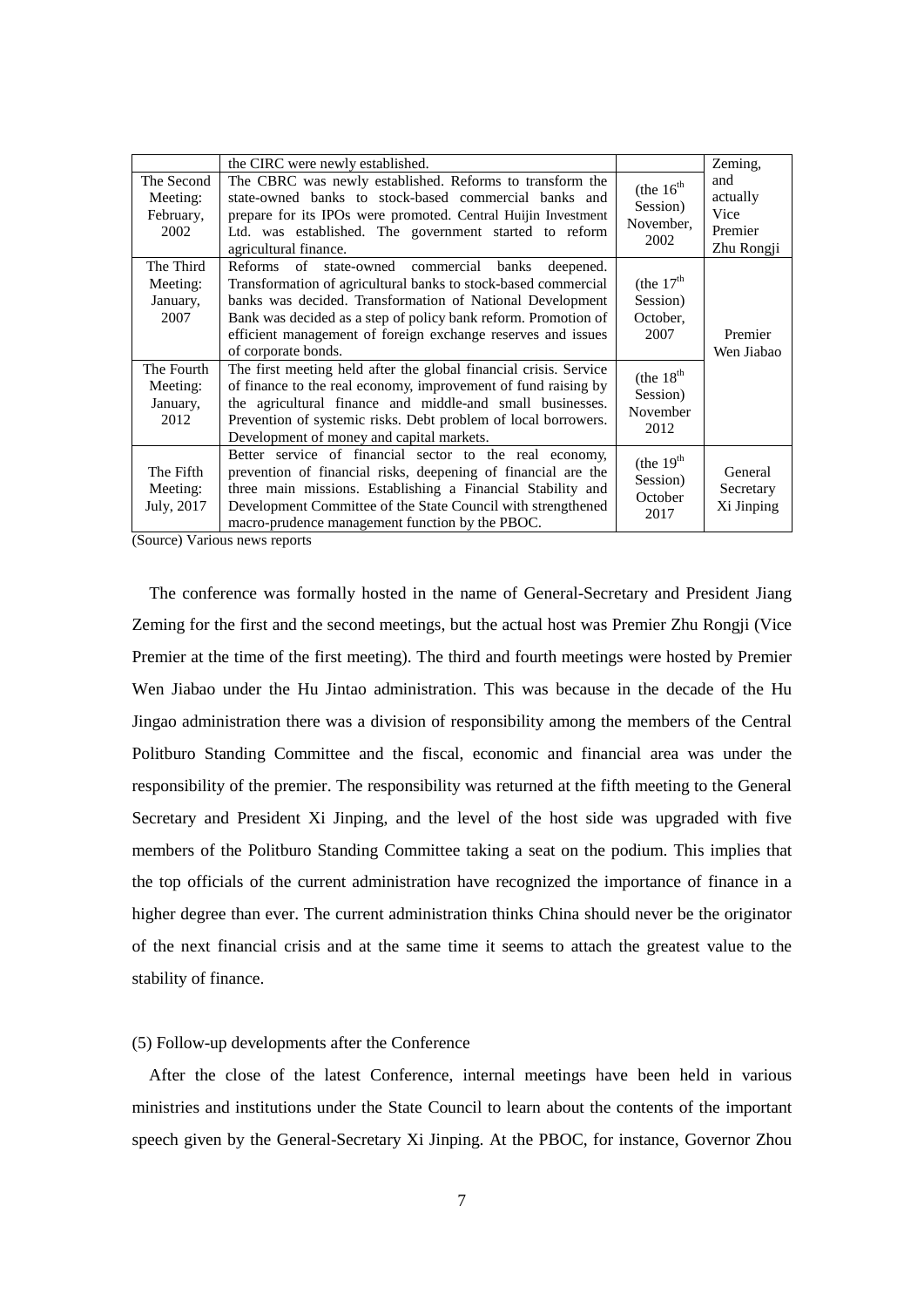Xiaochuan held an expanded meeting on July 17, two days after the NFWC, and shared the spirits of the President speech with the participants<sup>[11](#page-7-0)</sup>.

Further, the Supreme People's Court, an independent organization from the State Council, issued in August a public circular, declaring that it would crack down on various illegal and criminal behaviors that have been frequently seen in the financial and securities markets<sup>12</sup>. In the past, institutionalization of anti-corruption movements and prevention of corruption were discussed within the Communist Party, but the schemes to crack down the financial crimes will be strengthened from now on. In relation to this, there has been a move to establish State Suprvision Commission since 2016, which is highly probable to be established at the National People's Congress slated for in March 2018.

# **2. Financial risks that came up to surface in the past two years and ones to be watched for in the future**

(1) Cases of Financial risks that emerged since 2015

What was to be especially noted since the last conference meeting seems to be the fact that President (General-Secretary) Xi Jinping accepted the shift down of the economic growth to "middle-to high speed" by referring to a new economic situation called "New Normal" in May 2014. In the adjustment process to a slowdown of the economic growth, defaults on the specific financial products began to increase, and in 2015, the whole financial market happened to experience an extensive destabilization<sup>[13](#page-7-2)</sup> which continued into 2016.

The major cases of financial destabilization since 2015 are summarized in the Table 4. The Party and the government have taken substantial measures to deal with each case, controlling the risks to a certain extent. However, there is no guarantee for them to succeed in controlling the risks if a new case happens to come up in the future. So, it can be said that the recent NFWC

<span id="page-7-1"></span><span id="page-7-0"></span><sup>&</sup>lt;sup>11</sup> Website of the PBOC <http://www.pbc.gov.cn/goutongjiaoliu/113456/113469/3346465/index.html> <sup>12</sup> The circular was issued announcing that "the Supreme Court tries to realize the spirit of the NFWC and reinforce the work of financial inspection", in which the following message drew attentions. The Supreme Court will adamantly attack the crimes that threaten the financial stability and destroy the financial order, and thoroughly investigate the "giant alligators of finance" (big alligators that cause waves in the financial markets in and out of the country), and "internal devils" (those demons that live within the party and domestically and engage in interest transfers through backdoor trades with authority (power) in exchange for money). It will strictly crack down the actions that disturb and destroy market order, such as crimes in the securities market and futures market, frauds at a time of issues stocks and bonds, bonds, circulation of rumors, and insider transactions."<br>http://www.spp.gov.cn/zdgz/201708/t20170822\_198842.shtml

<span id="page-7-2"></span> $\frac{13}{13}$  The time when financial risks came up to surface in China overlapped the start of normalization process (correcting the extraordinarily easy monetary policy) in the US with the rate hike by the FRB coming into sight.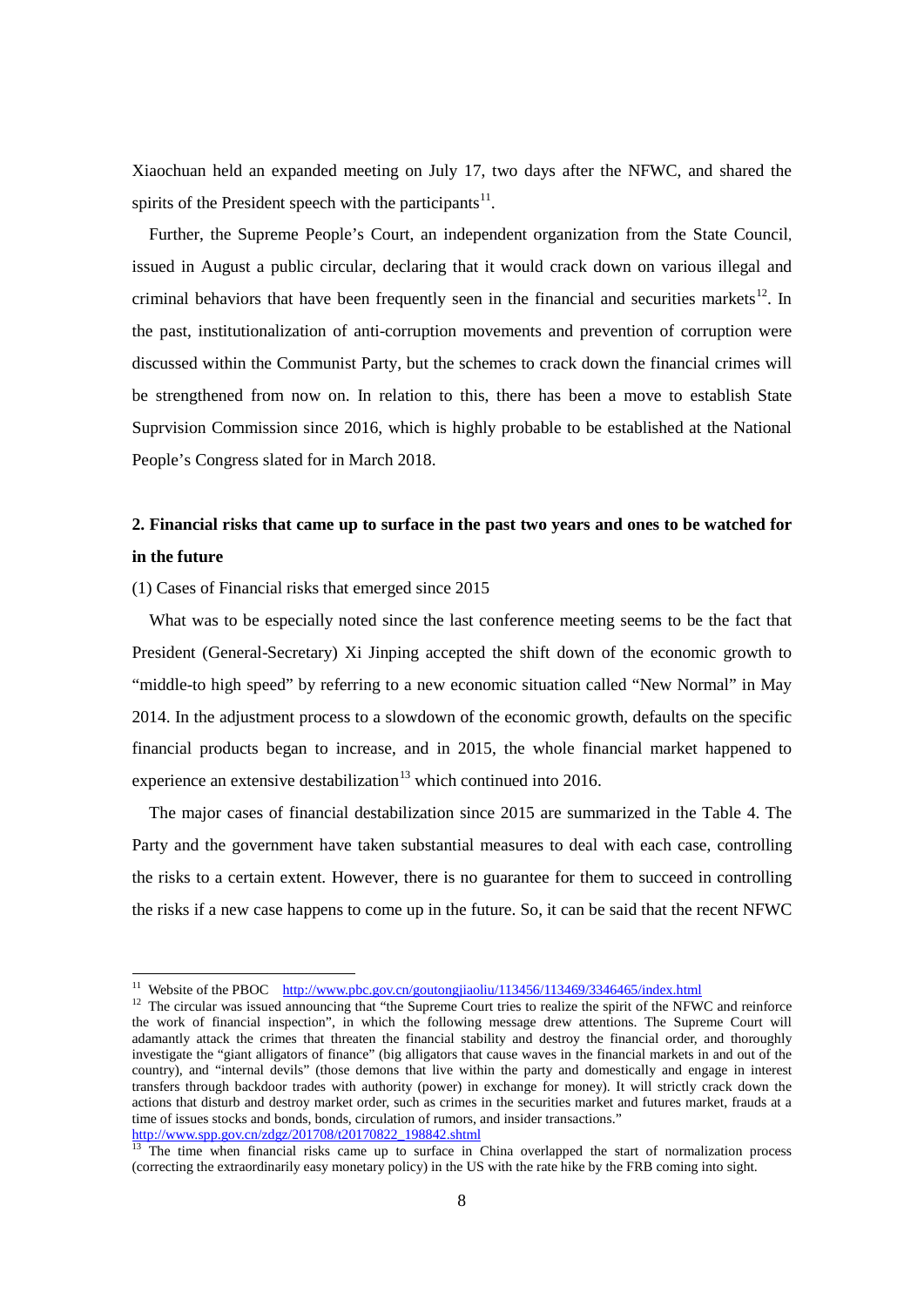had a meaning of raising awareness of senior party members and ringing an alarming bell for the future financial instability and possible occurrence of a systemic risk.

| Time                                  | Case of a financial risk                                                                                                                                                                                                                                                                                                    | Remarks                                                                                                                                                                                                                                                                                                                                       |
|---------------------------------------|-----------------------------------------------------------------------------------------------------------------------------------------------------------------------------------------------------------------------------------------------------------------------------------------------------------------------------|-----------------------------------------------------------------------------------------------------------------------------------------------------------------------------------------------------------------------------------------------------------------------------------------------------------------------------------------------|
| June,<br>2015                         | Plunge of stock prices in June 2015 in<br>Shanghai and Shenzhen stock markets                                                                                                                                                                                                                                               | It was reported that media fueled the price<br>rise. After the plunge, the party and the<br>government acknowledged it as a systemic<br>risk and worked out price supporting<br>measures.                                                                                                                                                     |
| August,<br>2015                       | The exchange rate of the RMB plunged in<br>both onshore and offshore exchange markets.<br>The stagnant trend took hold for some time,<br>placing the internationalization of the RMB in<br>an adverse wind.                                                                                                                 | The government promoted in collaboration<br>with the IMF a reform of foreign exchange<br>mechanism,<br>and<br>formation<br>the<br>rate<br>devaluation of the RMB provoked a "RMB<br>shock".                                                                                                                                                   |
| Summer<br>2015                        | Property prices plummeted in many coastal<br>cities including Shenzhen, Shamen and<br>Nanjing with concerns whispered over the<br>financial products for properties<br>and<br>emergence of bubbles. (A potential financial<br>risk increased noticeably.)                                                                   | After the rapid rise of prices,<br>local<br>governments introduced relatively strong<br>countermeasures in October 2016, with some<br>success in cooling down the overheating of<br>the market. While in the coastal areas the<br>market saw a lull at high level of prices, the<br>price rises gradually had spread to the inland<br>cities. |
| Early 2016                            | financial<br>global<br>markets<br>The<br>were<br>destabilized in tandem with the fall of the<br>RMB and global stock prices. Weak RMB<br>rates were entrenched in the market.                                                                                                                                               | The incident took place while the memories<br>of the "RMB shock" in August 2015 still<br>fresh in people's mind.                                                                                                                                                                                                                              |
| 2016                                  | Defaults on corporate bonds increased. Some<br>bond holders had an actual loss.                                                                                                                                                                                                                                             | Defaults on corporate bonds occurred in<br>state-owned enterprises both of central and<br>local governments. It became an actual issue<br>deal<br>with<br>zombie<br>companies<br>and<br>to<br>non-performing loans.                                                                                                                           |
| November,<br>2016                     | At the future government bond market, the<br>future prices of long-term government bonds<br>declined sharply.                                                                                                                                                                                                               | The prices fell nearly 2.6% within a month<br>from middle October to November.                                                                                                                                                                                                                                                                |
| $2016 \sim 1^{st}$<br>half of<br>2017 | The accumulation of stocks of China Vanke<br>Ltd., a leading real estate company, began to<br>overheat, drawing an increased attention.                                                                                                                                                                                     | An acquisition that exploited the loopholes of<br>insurance administration occurred. It attracted<br>attention as a money game played on the<br>money market.                                                                                                                                                                                 |
| $2016 \sim$<br>middle<br>2017         | A boom came in fashion for overseas<br>investment and M&As by the Chinese<br>companies. External capital outflows, fall of<br>the RMB and decline in foreign exchange<br>went on simultaneously.<br>reserves<br>The<br>authority adopted an emergency response<br>mode to cut a chain reaction of negativity<br>among them. | In the second half of 2016, the government<br>introduced practical capital control measures.<br>In 2017, the government practically restricted<br>a large scale overseas investment by specific<br>private enterprises.                                                                                                                       |

Table 4: Major Financial risks that emerged in China since 2015

(Source) Various media reports

In 2017, the business conditions picked up reflecting the improved external demand, progress in the adjustment of excessive production capacity of steels and others, and a continuing boom in the housing market. Against these good economic backdrops, cases of financial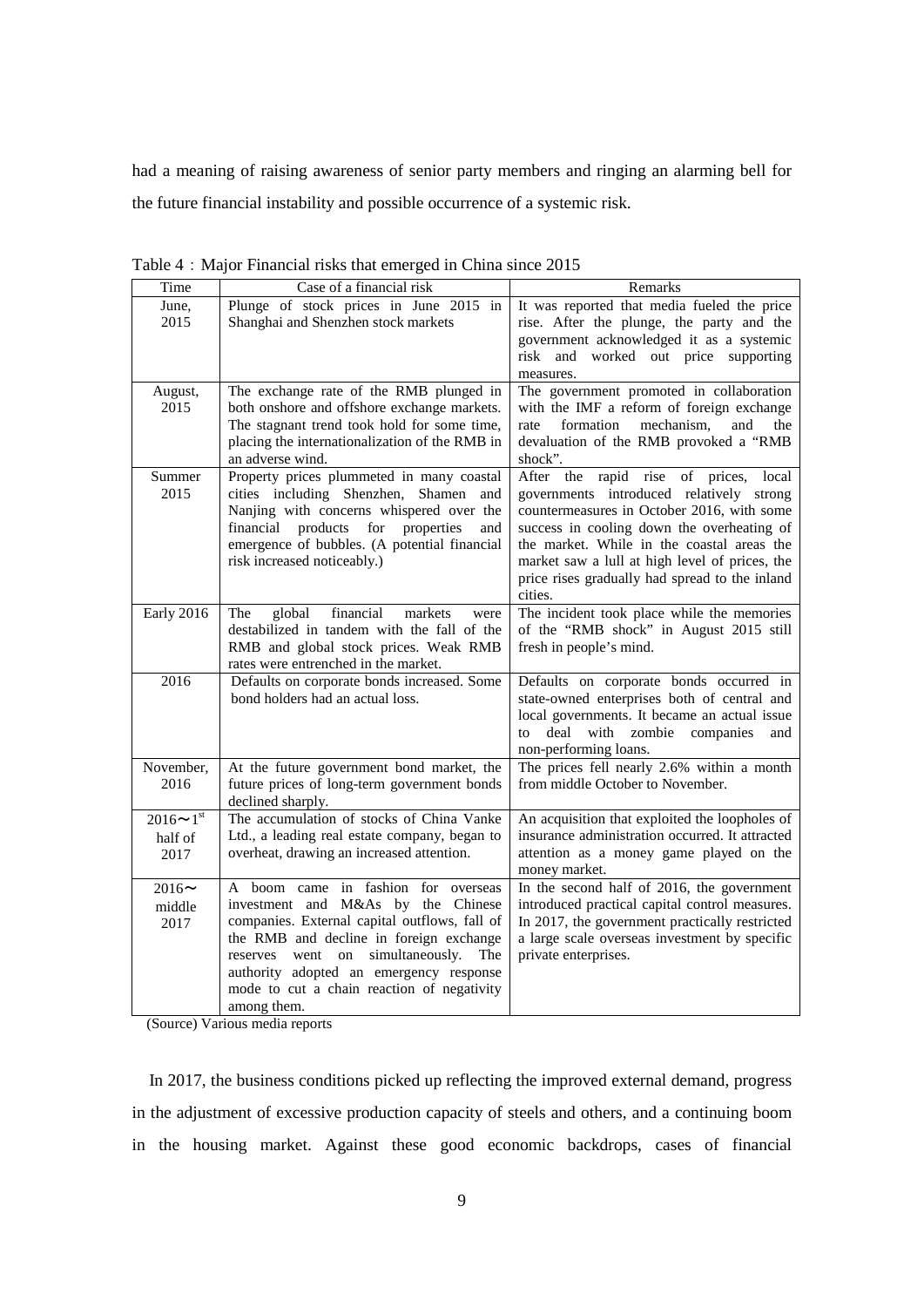destabilization decreased. However, it is still too early to say that the risks have disappeared. In preparation for the Party Congress slated for this autumn, the government has implemented a series of economic supporting measures making it a top priority to ensure the financial stability, but it will be impossible to continue it. Depending on the economic development hereafter, there is a possibility that the financial risks come to the forefront again. If the government tries to promote the deleveraging of the SOEs' debts, it will have to keep a cautious eye on any possibility of risks.

#### (2) Possible financial risks to be watched for in the future

Since Mr. Xi Jinping took the office of General-Secretary, his administration started to reveal its awareness of big power while advocating a "Chinese Dream," and tried to appeal it to the Chinese people. In spite of these efforts, if the domestic financial sector should become destabilized by any political mistakes or external factors, leading to a systemic risk, the administration would lose face not only domestically but also in the international scenes. Since the plunge of stock prices in 2015, the leaders in the present administration seem to have recognized that the financial instability has a risk to shake the Chinese governing structure. In China, the existence of various financial risks is pointed out as shown below, and the government does acknowledge the need to appropriately control these risks.

(i) Risks in the financial markets

- ・As the interbank market and direct financing market (capital market) grow in their scale, vulnerabilities have also grown. Transactions that get past the regulations have increased, and financial products that package plural asset management products or stocks and bonds that are issued under a loose screening have been traded.
- ・The government aims at expanding direct financing market, but in addition to an enhanced market oversight, it is an urgent task for it to construct a financial infrastructure that enables it to evaluate objectively the values of bonds and stocks. It will also need to be watched whether the debts-to equity swaps to deal with non-performing assets will be implemented properly or not.
- (ii) Risks arising from the slow reform of financial overseeing system
	- ・The present system of financial oversight has not caught up with the development of financial innovation. There are moves that the internet finance has been connected to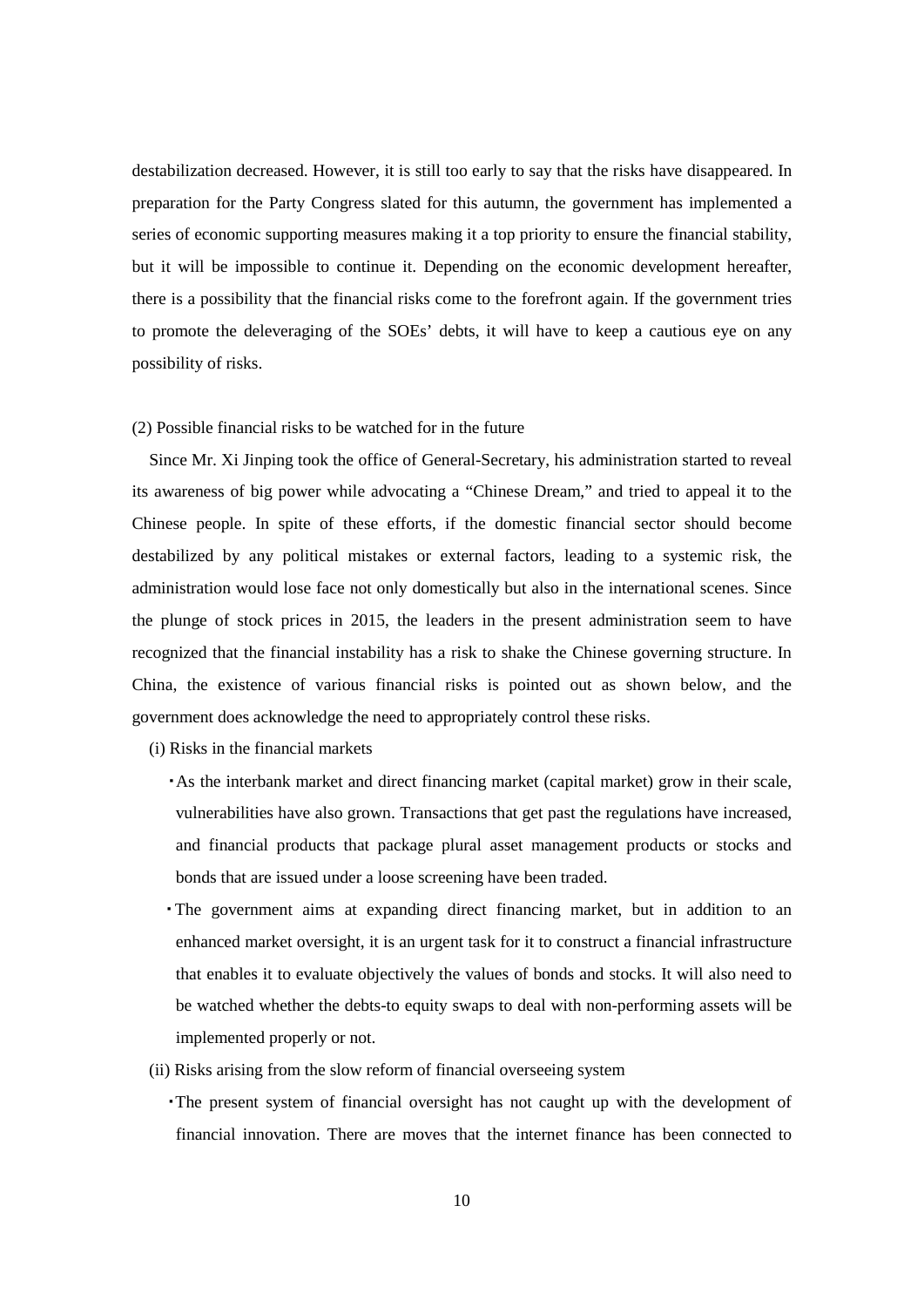crimes. The vertically divided functions of financial oversight have led to an unsatisfactory administration over the financial conglomerates.

(iii) Risks for a lagged market-oriented reform that should be promoted in tandem with the internationalization of the economy and finance

・In spite of the heightened willingness for overseas advance of the Chinese enterprises, the government had to introduce de fact capital control measures in the second half of 2016. The government ability will be tested in the days ahead, whether or not it can improve the regulations for more transparent ones.

- ・The reform of foreign exchange rate formation mechanism has been lagging although there are indications on the possibility of narrowing trade surplus in the medium term, or risk of trade frictions with the United States.
- (iv) Risks on domestic debts leverage that may not be properly administered
	- ・The public sector and household sector still have a room to expand their debts, but the debts of non-financial corporate sector have already reached the level that cannot be neglected. The management of debts of SOEs, both in central and local regions, and of local governments is an important agenda for the time to come<sup>[14](#page-10-0)</sup>.
- (v) Difficulty to control the emergence of real estate bubbles
	- ・When the property (housing) prices continue to rise, monetary tightening accompanies a possibility to trigger a burst of bubbles. Therefore once bubbles have been formed, they will decrease the policy options to be taken, making the policy response very difficult.
- (vi) Risks of expansion of non-performing loans of banks

・As the interest liberalization advances, bringing about a financial environment of stricter competition, some of the financial institutions are actively engaging in unreasonable reckless lending or shadow banking business, and there are risks that these moves lead to an increase of non-performing assets once the economy slows down.

(vii) Risks for insufficient consumer protection on finance

・Consumer protection and education to prevent financial crimes have not followed the reality.

<span id="page-10-0"></span><sup>&</sup>lt;sup>14</sup> The Growth of GDP continues to be a political objective of the local governments and it is not easy for them to depart from growth dependent expanded debts. In some regions, there are cases that the local governments raise irresponsible funds by utilizing enterprises under the influence of the governments, according to the report by the National People's Congress (NPC) of July 24, 2017.

[http://www.npc.gov.cn/npc/xinwen/jdgz/2017-07/24/content\\_2026109.htm](http://www.npc.gov.cn/npc/xinwen/jdgz/2017-07/24/content_2026109.htm)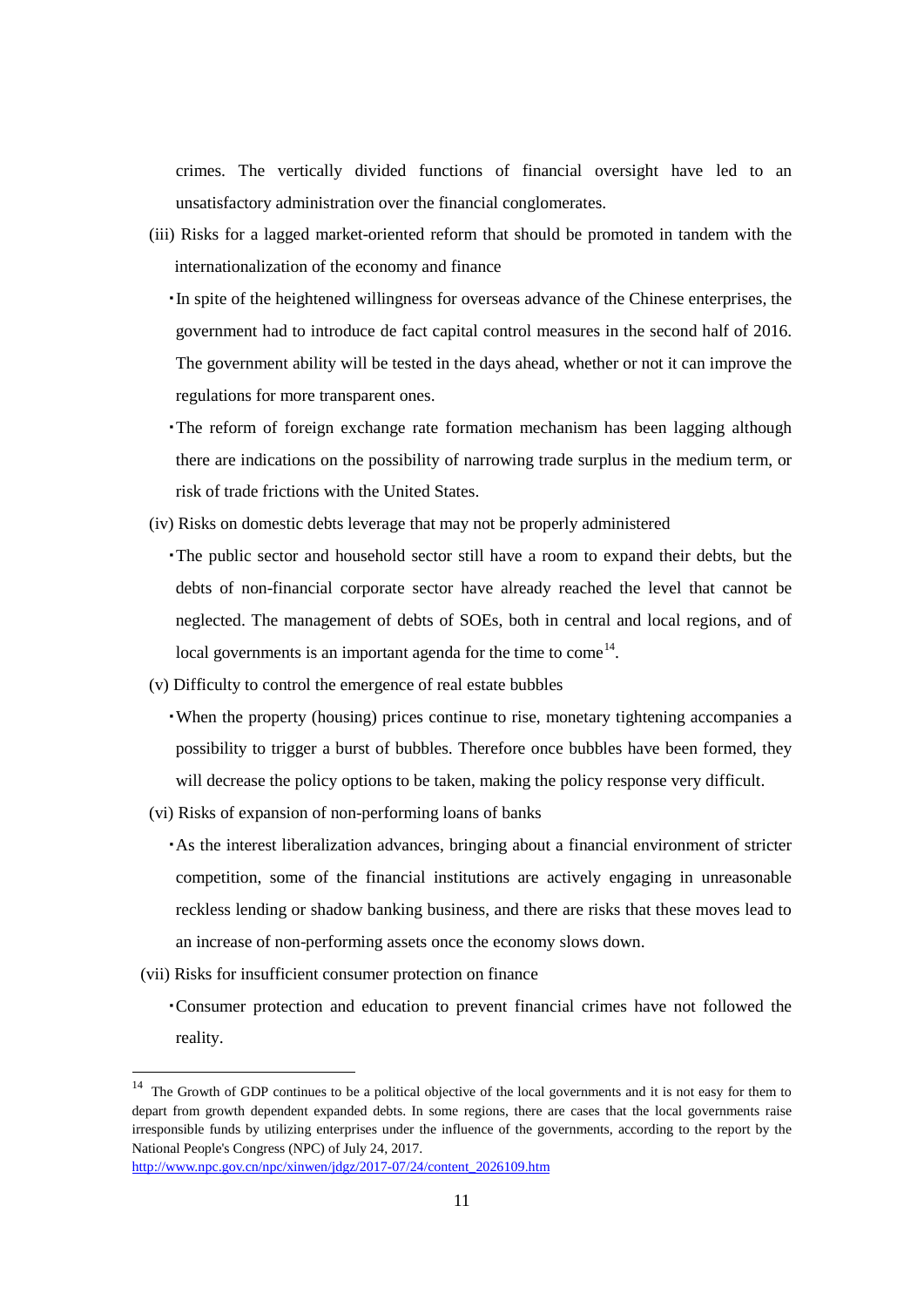# **3. Some Considerations on the recent NFWC meeting and newly established Financial Stability and Development Committee of the State Council**

(1) Inconsistency between strengthening of financial administration by the party and marketoriented reform

In order to deal with the plunge of stock prices that took place in the summer of 2015, the government implemented nationwide measures to support the stock market. However, the crisis management taken by the party and the government was the one that largely neglected market functions and had a very bad reputation both at home and abroad.

In 2016, there was a capital outflow from China, accompanied at the same time by the deprecation of the RMB and a decrease in reserves. As a result, China was forced to introduce de fact capital control, but the method of the Chinese authorities was mainly dependent on oral guidance which was quite unclear $15$ .

At the recent NFSC meeting, it was decided to strengthen the party's guidance on the financial matters. This raises a concern that it may go against the market-oriented reform. That is a concern that in the future China might utilize more ways of management dependent on administrative methods and oral guidance than market functions, rolling back the rule of law while increasing uncertainties. The meeting was convened at a time of heightening political tensions. It is hoped that the step-up of the party guidance will be limited just to secure a short-term stability, but it's possible it is not <sup>[16](#page-11-1)</sup>. More recently there are moves that some Chinese SOE listing on the Shanghai Stock Exchange have amended their articles of incorporation to allow the increased involvement of the Communist party in their management.<sup>[17](#page-11-2)</sup> There is a risk that these moves will decrease transparency of their business management to stakeholders and weaken the functions the market will play.

[http://www.zgg.gov.cn/zhtbd\\_5658/dlfjdwn/shgg/201708/t20170809\\_659057.html](http://www.zgg.gov.cn/zhtbd_5658/dlfjdwn/shgg/201708/t20170809_659057.html)

<span id="page-11-0"></span><sup>&</sup>lt;sup>15</sup> When the IMF took a decision in November 2015 to include the RMB in the currency basket of a new SDR, China promised to implement further financial reforms. However, just before the launch of a new SDR (October 2016), China was forced to introduce capital controls, which were implemented through oral guidance with no documents so that it should not be viewed that China was moving against reforms.

<span id="page-11-1"></span><sup>&</sup>lt;sup>16</sup> Mr. Yi Huiman, chairman of the ICBC and secretary of the Party Central Committee attended the NFWC and delivered a speech at the podium and on August 9 he wrote on the internet that he deeply re-acknowledges the spirit and try to realize the new actions. This revealed that the party became a new important stakeholder after shareholders, customers, and financial regulators.

<span id="page-11-2"></span><sup>&</sup>lt;sup>17</sup> "China's Communist party writes itself into company law," *Financial Times*, August 15, 2017 <https://www.ft.com/content/a4b28218-80db-11e7-94e2-c5b903247afd>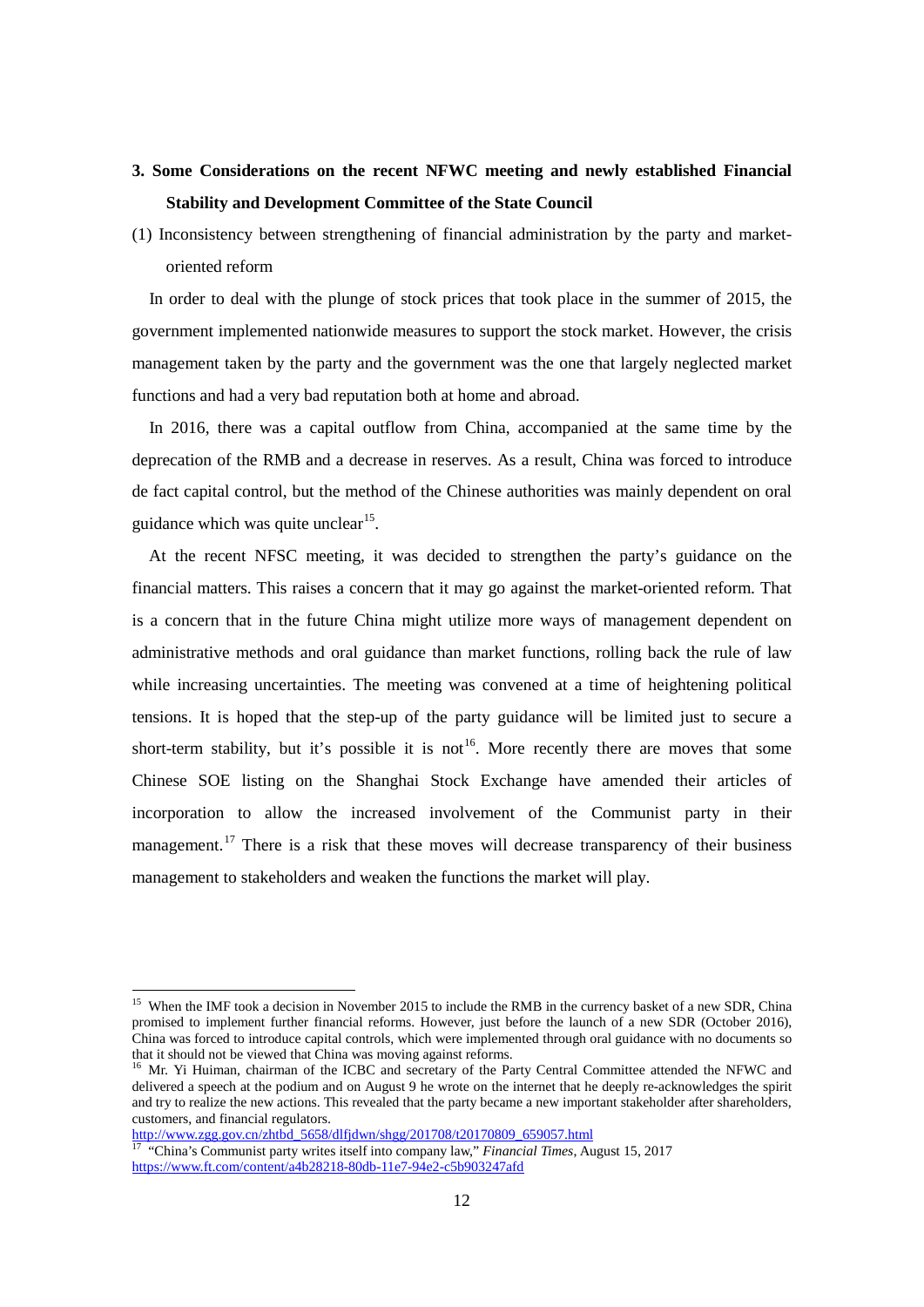(2) Establishment of Financial Stability and Development Committee of the State Council

In China there has been a long discussion over the reform of current financial regulation system based on "One Bank and Three Commissions." The "One Bank and Three Commissions" system is a system based on the division of roles, where the PBOC takes the top responsibility to manage and oversee the financial market, while the CBRC mainly oversees depository institutions like banks and trust banks, the CSRC oversees securities firms and securities market and futures market, and the CIRC takes care of insurance industry and insurance market. This system has worked well in so far as the financial products and industries have remained in the framework of the system.

However, as the economic stimulus package amounting to 4 trillion yuan was implemented in 2008 and shadow banking began to grow, regulations tended to follow their development. Innovation of financial products and their complication have rapidly progressed with the financial products across the business category developed daily, leading to an increase in transactions that utilize loopholes of regulations. In addition, there emerged financial conglomerates along with the rapid development of financing that utilizes information and communication technology (ICT). There was an increase of the cases that no regulatory institutions could cover with their supervisory authority, and adverse effects of vertically divided administration have emerged.

Since the plunge of stock prices in the summer of 2015, debt-equity swaps have been discussed to promote supply side structural reforms. The local governments have started to raise funds through Public Private Partnership (PPP) or similar ways. It is difficult to address these methods by the vertically divided financial supervisory system, and in this sense the recent announcement of reforms came a bit too late, we regret to say.

After studying overseas cases by the related persons  $18$ . China decided to establish a "Financial Stability and Development Committee of the State Council"<sup>[19](#page-12-1)</sup> with its secretariat based within the PBOC. The objectives of its establishment are to enhance the authority and effectiveness of the cooperative actions taken for supervision of financial system by the One

<span id="page-12-0"></span><sup>&</sup>lt;sup>18</sup> Among the reform discussions, it is reported that there was an option for One Bank and One Commission regime, by integrating three commissions into one to create Financial Regulation Administration Committee (tentative name), similar to the Japanese financial administration.

<span id="page-12-1"></span><sup>&</sup>lt;sup>19</sup> The decision reminds us of the circular of the State Council on the "strengthened regulations and supervision on shadow banking" (State Council Circular No.10). This highly canonical circular took a style to give the PBOC a coordinating and accommodating role among the CBRC, CSRC, and CIRC in strengthening the regulation on shadow banking.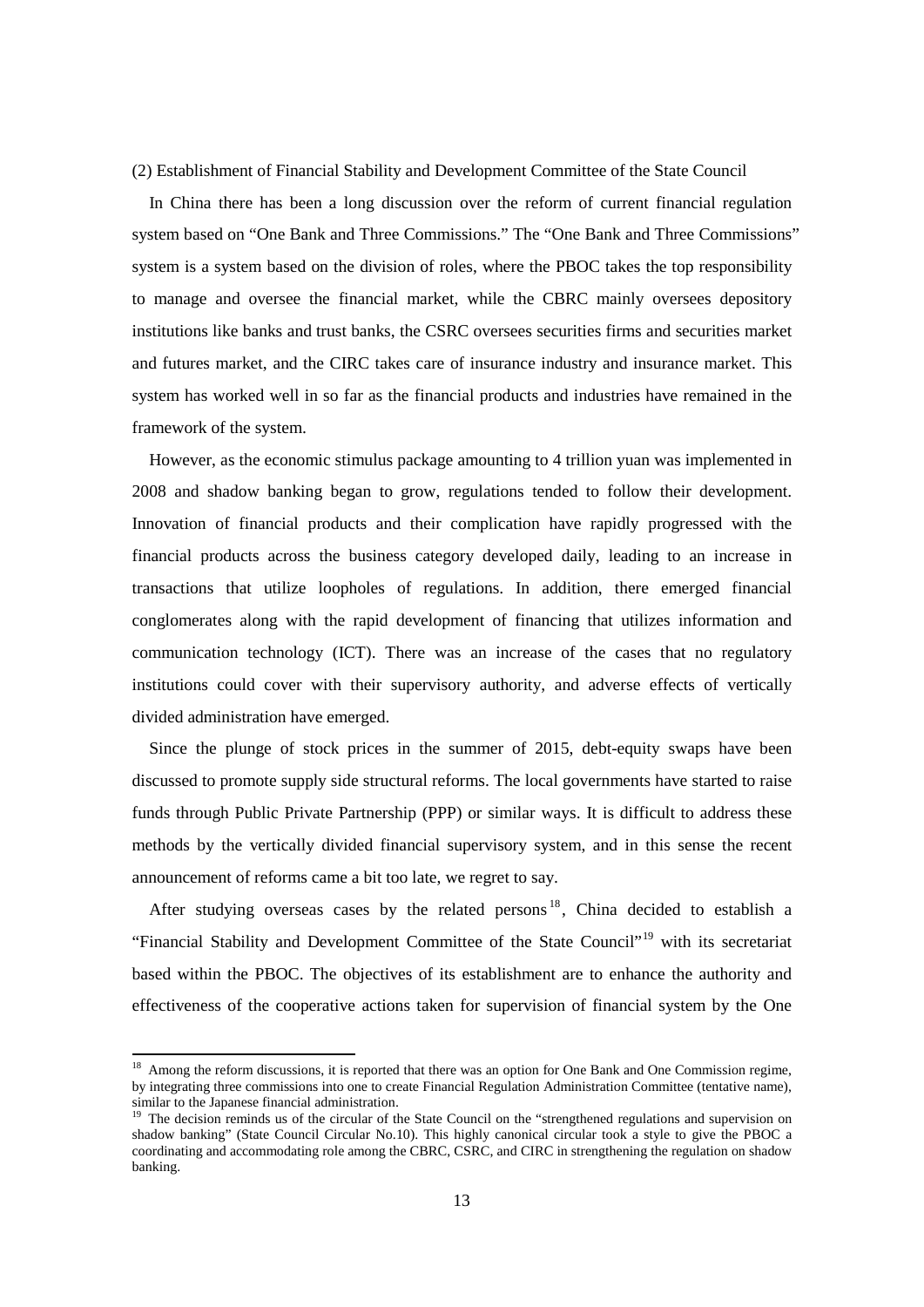Bank and Three Commissions, and to improve professionalism and integrity of financial supervision while promoting financial stability and development. How it is actually managed will become clear after the organization is formally launched and its personnel are finally fixed.

## **4. Conclusion and Outlook**

Communist Party of China is now moving toward enhancing governance by the party. The recent NFWC was held to enhance the governance by the party in the area of finance. However, when an uncertain situation emerges in the financial market, the financial authorities will not be able to timely prevent the increase of risks if they always wait for instructions from their superiors. In order to prevent such a case, it is necessary for the authority to transfer the powers appropriately, and then reinforce regulations after securing sufficient flexibility. It is important to properly balance the maintenance of order through the financial administration and the increased exercise of market vitality. It is hoped that the "Financial Stability and Development Committee of the State Council" will take this point into account and play the role of good coordinator and promoter of regulation so that the financial market will be manage in a rational and effective way.

The regulation on transactions introduced in 2016 to prevent capital outflows was introduced in a way of somewhat unclear administrative means. If these methods continue to be taken in the days to come, it will not be easy for the regulators to get market confidence. It is worth noting how the Chinese government will normalize the capital controls hereafter. Further, such issues as the reform of exchange rate formation mechanism and improvement of various infrastructures for the development of direct financing will also constitute an important challenge in the financial matters for the second-term Xi Jinping administration.

On the other hand, irresponsible and reckless fund raising by the local governments was criticized at the NFWC meeting. The current administration will not tolerate it. Also the resolution of excess debt problems and zombie companies will be gradually promoted, but in the process of deleverage, a heavy burden will be placed on the financial system. Especially when the economy enters the phase of slowdown, risks are easily expanded, and an advance simulation will be required to deal with the situation.

It should be closely watched whether the government can respond to each of these challenges steadily and flexibly enough.